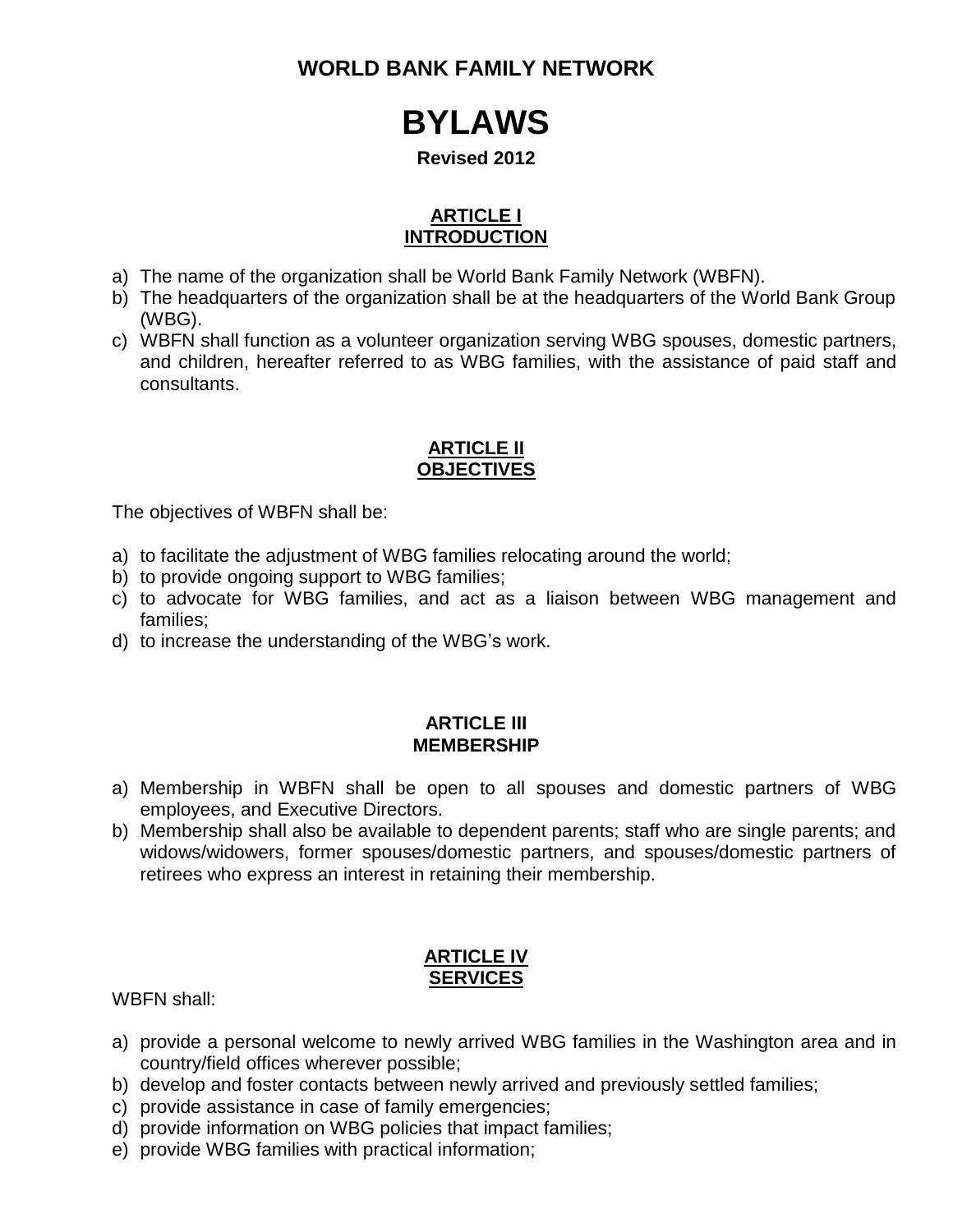- f) advocate for its membership;
- g) provide a variety of services and activities for its members;
- h) liaise with the spouse/family organizations of other international organizations on matters of mutual interest.

#### **ARTICLE V EXECUTIVE COMMITTEE**

The Executive Committee (EC) shall govern the organization and provide leadership to ensure that WBFN objectives, services and programs reflect the changing needs and interests of its membership. Specific policies, rules and regulations, job descriptions and guidelines to govern WBFN apply as approved by the EC.

#### **1. Composition**

- a) The EC shall be composed of a President, a President (Operations), a Secretary, a Nominating Chair and not fewer than five or more than eight additional members.
- b) The spouse/domestic partner of the President of the WBG will be invited to serve as Honorary President of WBFN.

#### **2. Nominations and Elections**

- a) The Nominating Committee shall consist of a Chair and three other members.
- b) The Nominating Committee members shall be elected at the Annual Meeting to serve a two-year term.
- c) Each year, under the guidelines as determined by the EC, the Nominating Committee shall be responsible for identifying candidates to fill any vacancies on the Executive and Nominating Committees.
- d) The Nominating Committee shall present a list of candidates to the EC. The EC, after taking into consideration the Nominating Committee's report, will vote to determine the final slate of candidates that shall be presented to the WBFN membership for approval.

#### **3. Terms of Office**

- a) The President and the President (Operations) shall each serve a one-year term and ensure a proper hand-over with their successors. President and President (Operations) may be re-elected for an additional one-year term in either position based on the endorsement of the EC. The maximum term for President and/or President (Operations) is two consecutive years, except in the case of Art. V, Section 3d.
- b) The Nominating Chair may serve as chair for no more than two years and may be on the EC for a maximum of three years.
- c) All other members of the EC shall be elected initially for a term of two years and may be re-elected by the membership to serve an additional one-year term.
- d) Any member who has served on the EC shall not be eligible for any EC position, except that of President, or President (Operations) until at least one year has elapsed.
- e) In the event that circumstances prevent the appointment of a successor to either the President or the President (Operations), the term of the president concerned may be extended by one year.
- f) In the event that circumstances necessitate the resignation of both the incumbent President and the President (Operations), the EC in consultation with the Nominating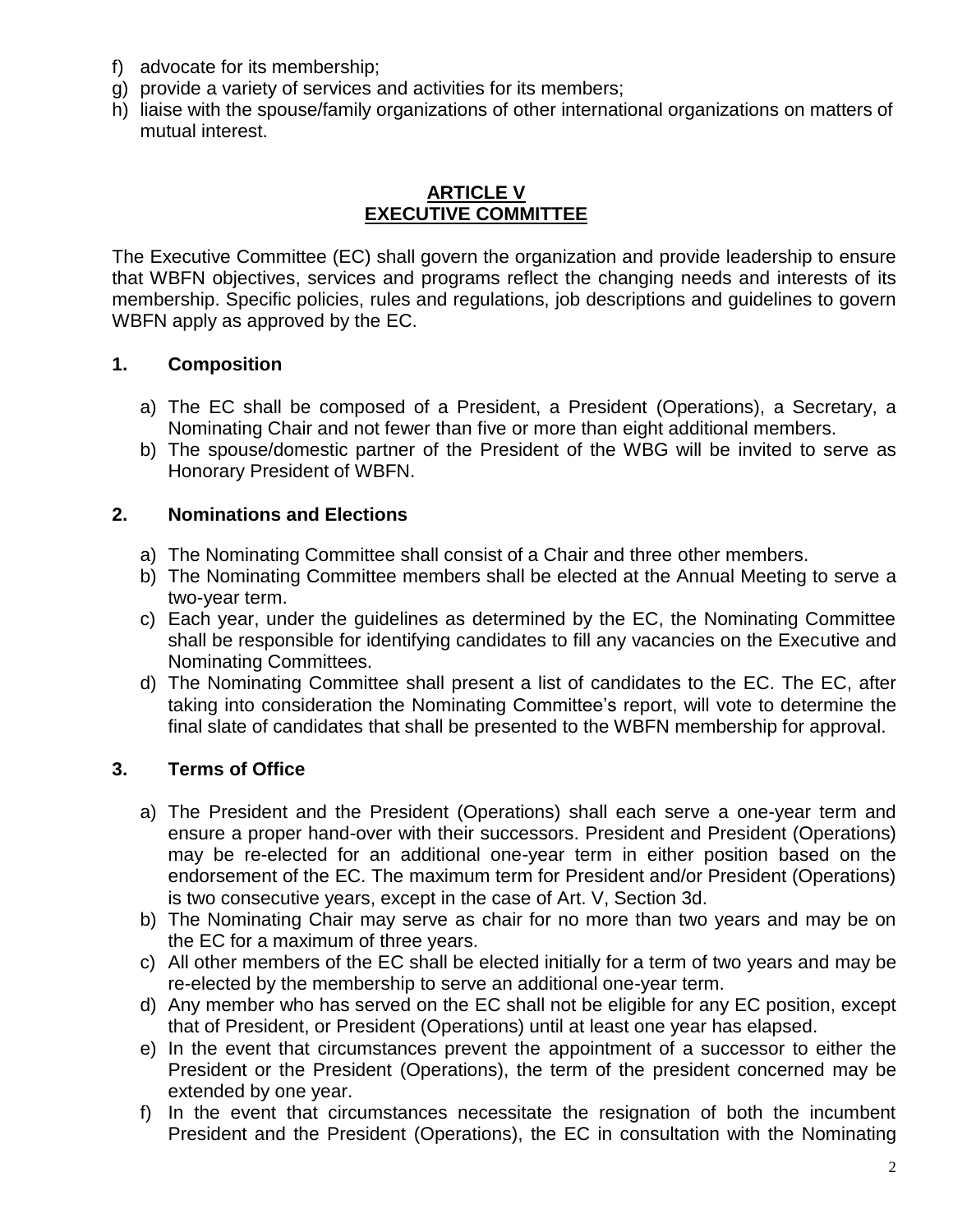Committee shall be empowered to appoint an interim President or President (Operations) from the EC or the EC Alumni.

# **4. Vacancies**

- a) Should a vacancy occur on the EC, the Nominating Chair, after consultation with the Nominating Committee, shall present a list of possible replacements for consideration by the EC. The selection of the replacement shall be the responsibility of the EC. If the appointment takes place before January 1, the appointed member will be considered serving the first year of an initial two-year term. The person appointed must be nominated and elected as an EC-Member at the next Annual Meeting.
- b) In cases where the vacancy involves the offices of President or President (Operations), ARTICLE V Section 3 (e) and (f) of these Bylaws shall apply.

# **5. Duties**

The duties of the EC members shall include, but not be limited to the following:

#### **A. Executive Committee:**

- a) to be accountable to the membership regarding the development of WBFN;
- b) to ensure strategic and operational overall functionality of the organization;
- c) to meet at least monthly;
- d) to convene special meetings as needed;
- e) to serve as liaison between the EC and the coordinators of WBFN activities, and to report to the EC regularly as requested by the Agenda Committee;
- f) to support WBFN activities and attend whenever possible;

A quorum at all meetings shall be a simple majority of the EC members and shall be required to transact business.

# **B. President:**

To act as guardian of the vision and mission of the WBFN. As per the job description, this includes leading and representing WBFN with no direct internal program responsibilities except overseeing all communications and publications to ensure they meet the needs of the membership and are in compliance with WBFN bylaws, policy decisions and WBG regulations. The President is also responsible for ensuring that WBFN is maintaining momentum and strategic direction. In case of the temporary absence of the President (Operations), the President takes over his/her role.

# **C. President (Operations):**

To act as guardian of the vision and mission of the WBFN. As per the job description, this includes leading and representing WBFN as it relates to internal operations, membership needs and programs excluding direct external responsibilities. The position holder will continually review programs and services to ensure they meet the needs of the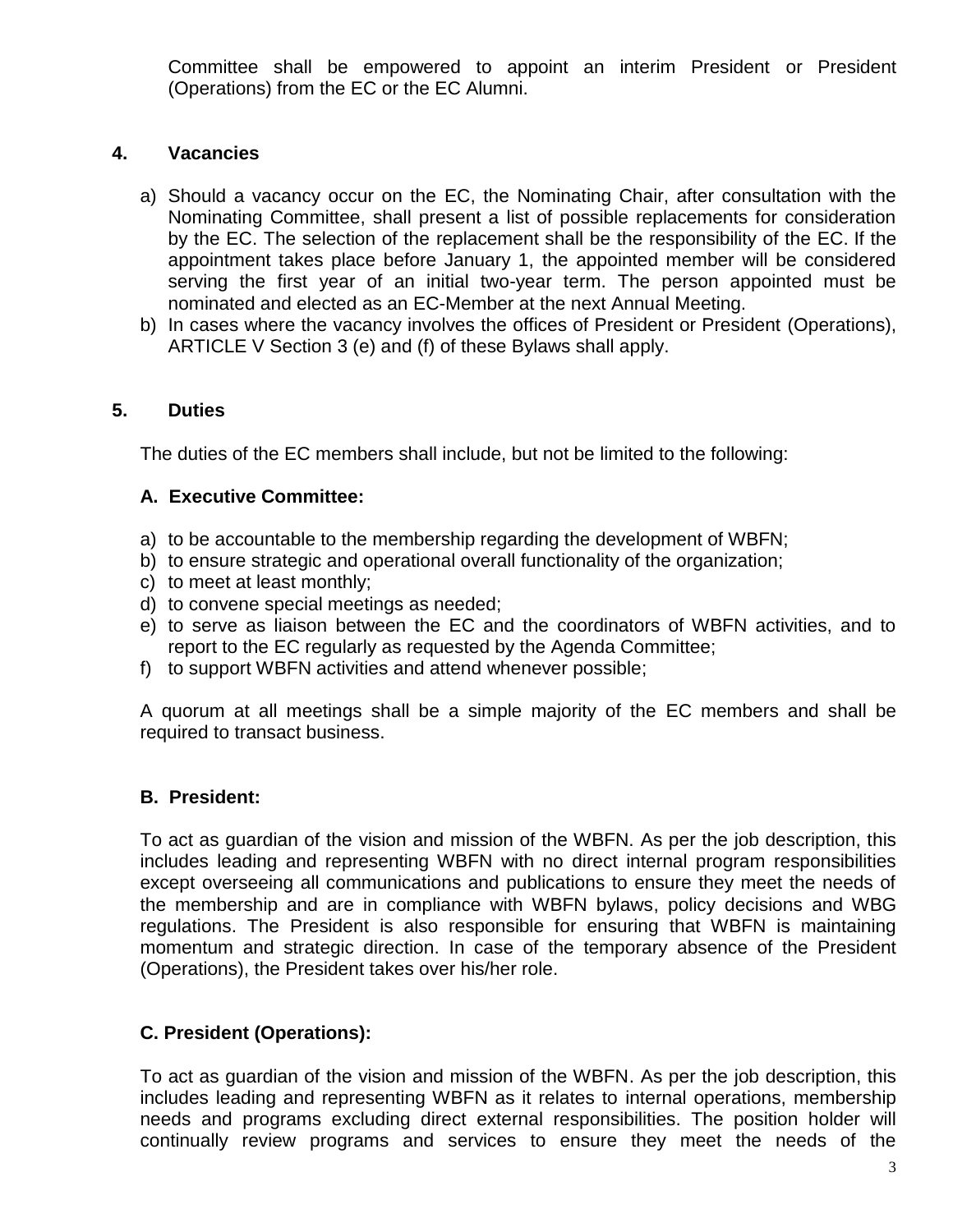membership and are in compliance with WBFN by-laws, policy decisions and WBG regulations. In case of the temporary absence of the President, the President (Operations) takes over his/her role.

# **D. Secretary:**

- a) to ensure that the minutes of the monthly and special meetings of the EC are properly recorded and filed;
- b) to serve on the Agenda and Finance Committees;
- c) to ensure that all policies, rules and regulations are recorded.

### **E. Nominating Chair:**

- a) to chair the meetings of the Nominating Committee and in consultation with the Nominating Committee call for and identify eligible candidates for the Executive and Nominating Committees;
- b) to arrange for the publication of the proposed slate at least thirty (30) days prior to the Annual Meeting;
- c) to conduct the election of the new Executive and Nominating Committees at the Annual Meeting.

## **ARTICLE VI ANNUAL MEETING**

An Annual Meeting shall be held within the last quarter of the fiscal year. It shall include a business meeting at which time:

- a) overall developments within the organization will be reported;
- b) any amendments, resolutions or other matters requiring a vote shall be submitted to a vote by the membership;
- c) the proposed slates of the Executive and Nominating Committees for the next fiscal year shall be presented for election by the membership.

In advance of the annual meeting, the activity coordinators of all programs will submit a written report of the activities for the fiscal year. An annual report shall be prepared based on these reports.

The Annual Report will be distributed to the membership no later than the end of the first quarter of the next fiscal year.

#### **ARTICLE VII STAFF**

The WBFN Coordinator and any other remunerated employee chosen by WBFN to work in the office shall have the status of WBG employee and, if WBFN member, will be required to relinquish his/her membership while employed.

# **ARTICLE VIII FINANCES**